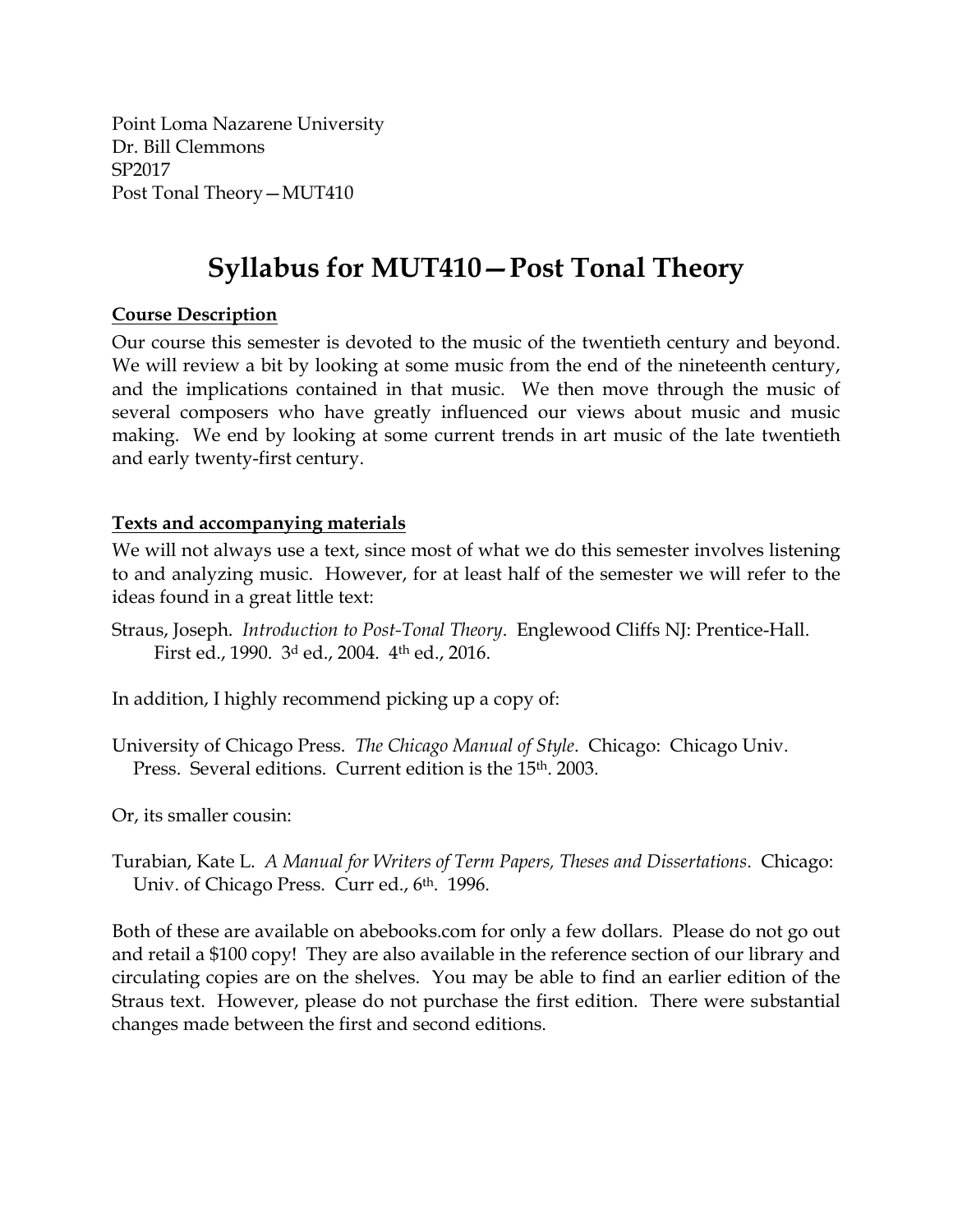# **Class Times**

Our class meets Tuesdays and Thursdays 830 to 945a. We have a lot to cover so please be on time and ready to learn.

#### **Final Exam**

There will be a written final for this class in addition to the final project. The final is scheduled for Thursday, 4 December at 7:30 AM. Please check your schedule and make your travel arrangements now as I will not make changes to the schedule after March 1.

In addition to the final exam there is a final presentation and a paper due.

#### **Course Objectives—What I Hope to Accomplish**

This semester we will cover:

- Impressionism, modality, and Debussy's contributions
- Expanded tonality in the music of Stravinsky and Bartok
- Serial, or 12-tone music in the works of the second Viennese school
- The analysis of atonal music through the eyes of pitch-class set theory
- Composing with electronic media
- More recent trends in the composition of art music
- Improvisation as a means of exploring a variety of these items

## **Learning Outcomes—What I Expect you to Accomplish**

The material in this course forms part of the Program Outcomes for the PLNU Department of Music under the heading of "essential competencies in musicianship skills." I am going to assess the growth of your musicianship skills through a number of activities in and out of class, but a few of these assignments will be "signature assignments," which are items that will form a part of your portfolio.

- You will demonstrate your mastery of the material in the class by writing four papers. The papers will be of increasing length and complexity. The first paper will be closely supervised. The next two less so.
- The final paper will present an original analysis of a composition from this past century that reflects a post-tonal approach. You will choose a composition within your performance area. You will analyze the piece throughout the semester, perform it in class at the end of the semester, then present your work as a written analysis for the final paper.
- You will complete one annotated bibliography of a composition by
	- generating a research list from RILM,
	- working with your colleagues to read the literature, then create abstracts of the articles and books.
- You will compose one soundtrack to a short film clip that reflects an advanced practice.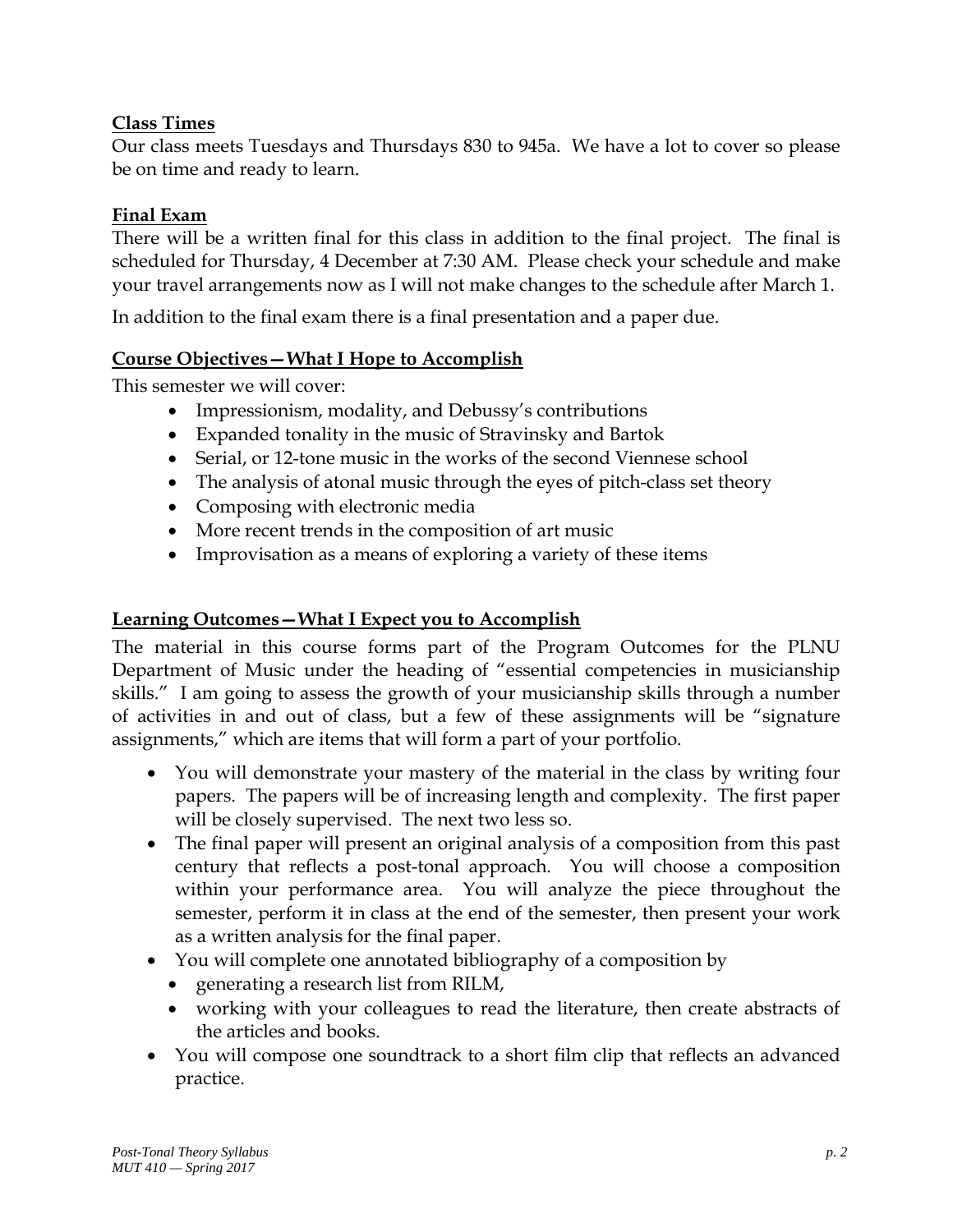# **Grading and Evaluation**

We will be involved in a series of projects and exercises which will have the following weight:

| Unit Tests (3)                | 25% |
|-------------------------------|-----|
| Unit Papers (4)               | 25% |
| Compositions                  | 15% |
| Homework                      | 10% |
| The final paper, analysis and |     |
| performance                   | 25% |

We will not have a great deal in the way of regular homework assignments, usually we will listen to music, work through some ideas, all of which will lead to an analytical paper. The papers are graded and corrected until done.

# **Unit Tests and Listening Lists**

There is a good deal of listening involved with this class (we will have listened to well over two hundred compositions by semester's end!) and the listening will regularly appear as part of the testing. All of the listening has been posted on the course website accessible through Canvas, generally as Youtube links.

## **The Final Project**

The final project is a major part of the final grade and will be graded more strictly than any other assignment. You are asked to speak with your applied teacher at the beginning of the semester about adding a composition that is firmly in the atonal repertory. That is, a piece of twentieth-century music that does not work with tonal materials. You should be working on this piece with your teacher during the semester, we will work on creating an analysis of the work in our class. At the end of the semester you will perform for the class, present an analysis of the work to the class, then write up the analysis as a final paper.

Please consult with me about the music that you will be working on. I will need to know what piece it is by the second week of the semester. Music by such composers as Bernstein, Copland, and Barber may, or may not be suitable, in spite of the fact that they were written in the twentieth century. You must get my approval for all repertory. It should be a recital-level composition that is actively studied during the course of the semester, and performed during the last week of the course.

The assignment consists of a performance of your piece in class, including a small presentation about the piece, then a full analysis of the piece submitted as the final paper.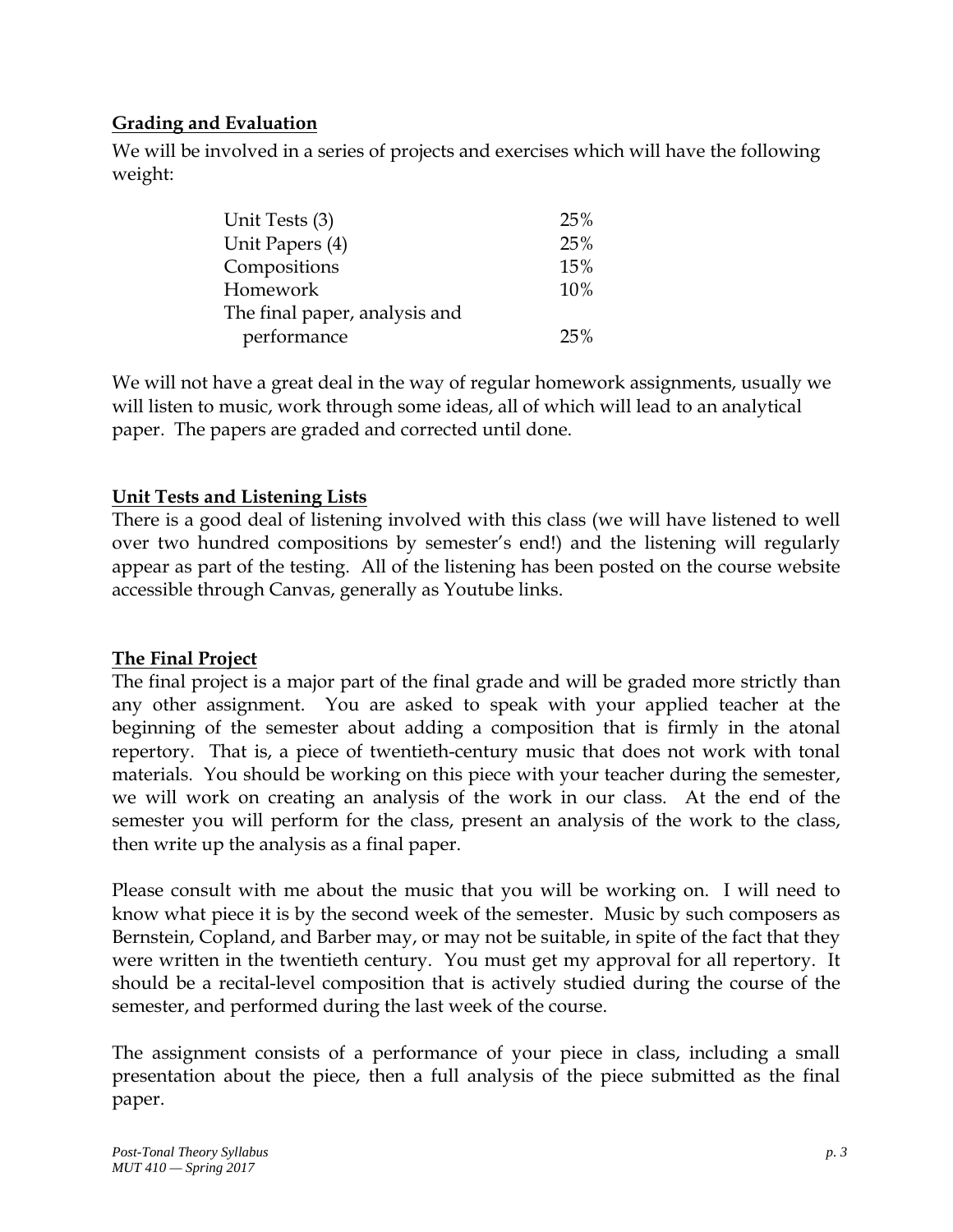## **Compositions and the Final Composition**

During the semester there will be several compositions assigned which are prepared and performed in class. These will arise directly out of our class discussions and analyses. There will also be a single composition that will be due and performed at the end of the semester. As with the papers, it is expected that the composition submitted, corrected, and resubmitted. The composition should be in a recognizable form, and should be about 3 minutes in length. It should be firmly in the atonal repertory and be scored using extended instrumental and compositional practices.

#### **The Section Papers**

There are six different sections that are covered during the course of the semester. The sections are:

- Debussy and Impressionism
- Stravinsky
- "Free" Atonality and Set Theory
- Serialism and the Second Viennese School
- Technology and Electro-Acoustic Compositions
- Current Trends

For four of these sections we will complete papers containing an analysis of a composition. Learning to write clearly and effectively about our field is critically important to us as a branch of the humanities. During the course of the semester we will not only study musical ideas that have become important during the last century, but will also learn how to communicate these ideas in prose. You will receive a great deal of help on the first papers, then receive progressively less help as the semester progresses. I expect that you will purchase or consult a copy of the style manual listed at the front of the syllabus.

## **Academic Accommodations**

All students are expected to meet the standards for this course as set by the instructor. However, students with learning disabilities who may need accommodations should discuss options with the Academic Support Center during the first two weeks of class. The ASC will contact professors with suggested classroom needs and accommodations. Approved documentation must be on file in the ASC prior to the start of the semester.

## **FERPA Policy**

In compliance with federal law, neither PLNU student ID nor social security number should be used in publically posted grades or returned sets of assignments without student written permission. This class will meet the federal requirements by (each